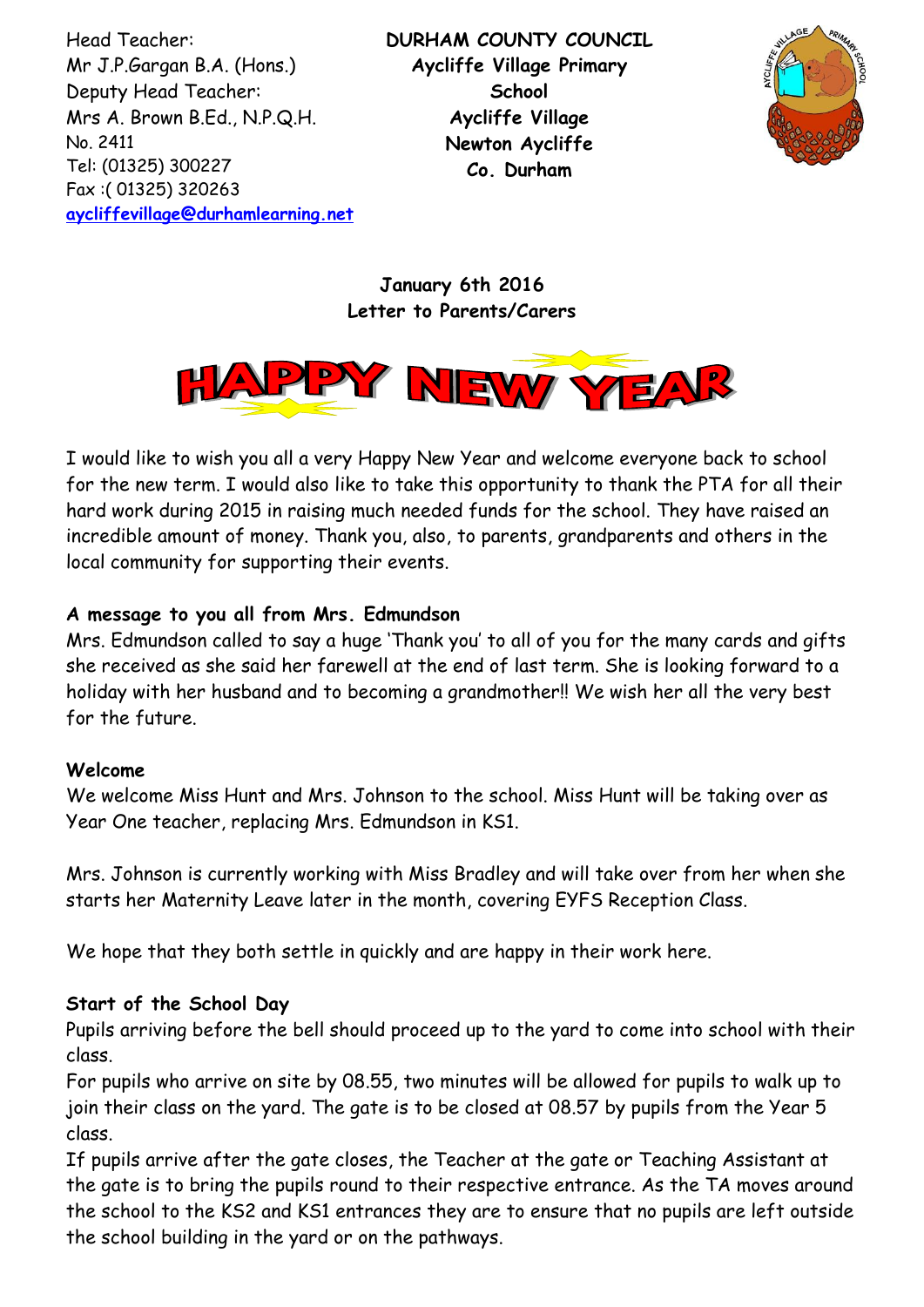**For pupils who arrive after 09.00 they are to report directly to the school office from the driveway and not enter the yard without supervision. These pupils will be recorded as late and if this is persistent, letters will be sent to parents.**

#### **Dinner Money Payments**

May I remind parents that dinner money should be paid **in advance** on Monday morning? Late payments will result in a referral to Durham County Council.

## **After School Clubs**

All after school clubs will start next week, if your child would like to take part in any of the activities, please complete and return the attached pro forma with payment by no later than Friday 8<sup>th</sup> January. Please note: Film Club payments should be sent in separately and addressed to the PTA.

# **Parents' afternoon on Wednesday 13th January 1pm – 5pm**

We are holding our parent consultations on the above date. These consultations are very important. All parents and carers are requested to come and talk with the class teacher about their child's progress. Year 5 and Year 6 pupils are encouraged to partake in the consultation.

## **Congratulations to our former School Governor, Mr. S. Howarth**

Mr. Howarth, a school governor here at Aycliffe Village Primary School until very recently, has been awarded an MBE in the Queen's New Year's Honours List.

Mr. Howarth has worked tirelessly for the benefit of the Community here in Aycliffe for many years. The award is a just reward for the efforts that Mr. Howarth has given to all walks of the Community over the years.

## **M&M Theatrical Productions**

On Monday 18<sup>th</sup> January, M&M Theatrical productions will visit our school to perform 'Peter Pan'. For those children who remember previous years' productions this should be a very enjoyable 'Theatrical' experience.

The PTA has very generously agreed to fund the cost of the production.

## **France Meeting**

In preparation for our visit to France, Mrs. Brown & Mrs. Byrne would like to invite all parents and pupils along to a meeting on Tuesday, 19<sup>th</sup> January at 6pm.

This will give us the opportunity to distribute all the necessary paperwork for the collective passport, parental consent forms, and payment cards and to discuss our plans for activities and excursions during our stay.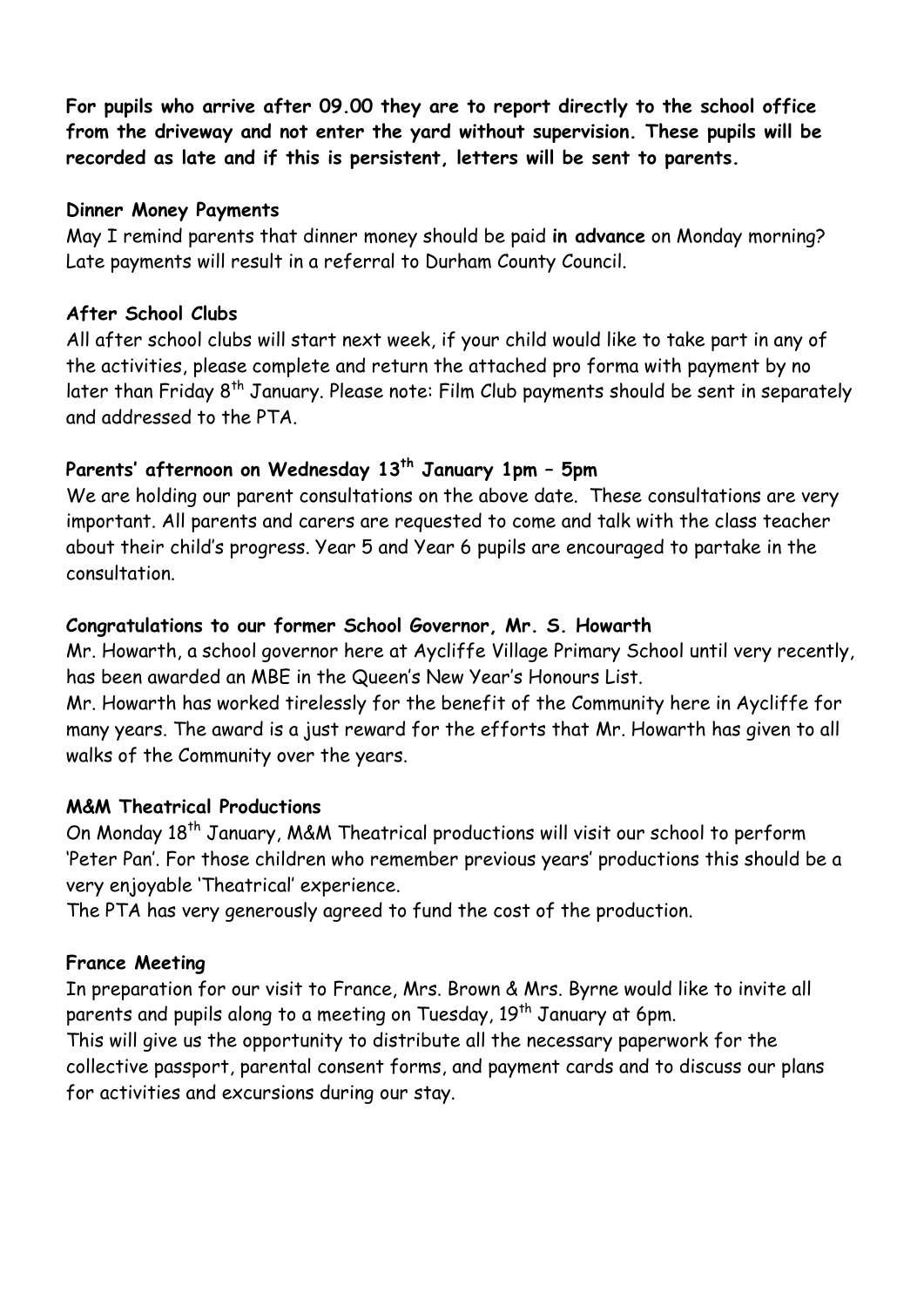# **Health & Safety**

During the winter months, if children come to school wearing wellies or boots please send in normal school shoes to change into (not slippers) as the floors become very wet and slippery.

#### **Governor Elections**

I would like to thank all of the parents who have considered taking on the role of Governor here at Aycliffe Village Primary School. Election papers are enclosed with this newsletter. These are to be returned by the  $14<sup>th</sup>$  January 2016.

## **Parking and dropping off outside school.**

We respectfully ask that you abide by the traffic notices outside school when dropping pupils off at school and parking to collect them at the end of the school day. The restrictions are there to keep all children safe as they enter and leave school. To help avoid congestion, please park as far away from the school as possible and walk a short distance.

#### **Contact Information**

If you have changed your mobile number or address over the holidays, please remember to pass on your new contact details to Mrs. Dolan in order to update our records.

As usual, if anyone would like to discuss any of the issues raised here, with me or any member of staff, please don't hesitate to contact us.

**\_\_\_\_\_\_\_\_\_\_\_\_\_\_\_\_\_\_\_\_\_\_\_\_\_\_\_\_\_\_\_\_\_\_\_\_\_\_\_\_\_\_\_\_\_\_\_\_\_\_\_\_\_\_\_\_\_\_\_\_\_\_\_\_\_\_\_**

Yours sincerely,

Mr J.P.Gargan. Head Teacher

# **Parent Consultation on Wednesday 13th January**

Name of Child (ren) entitled and the Class class class class  $\sim$ 

Name of Parent\_\_\_\_\_\_\_\_\_\_\_\_\_\_\_\_\_\_\_\_\_\_\_\_

| Time slot             | Please tick | Time slot             | Please tick |
|-----------------------|-------------|-----------------------|-------------|
| $1.00$ pm - 1.30 pm   |             | $3.00$ pm – $3.30$ pm |             |
| $1.30$ pm - 2.00 pm   |             | $3.30$ pm - $4.00$ pm |             |
| 2.00pm - 2.30 pm      |             | $4.00pm - 4.30pm$     |             |
| $  2.30$ pm - 3.00 pm |             | $4.30pm - 5.00pm$     |             |